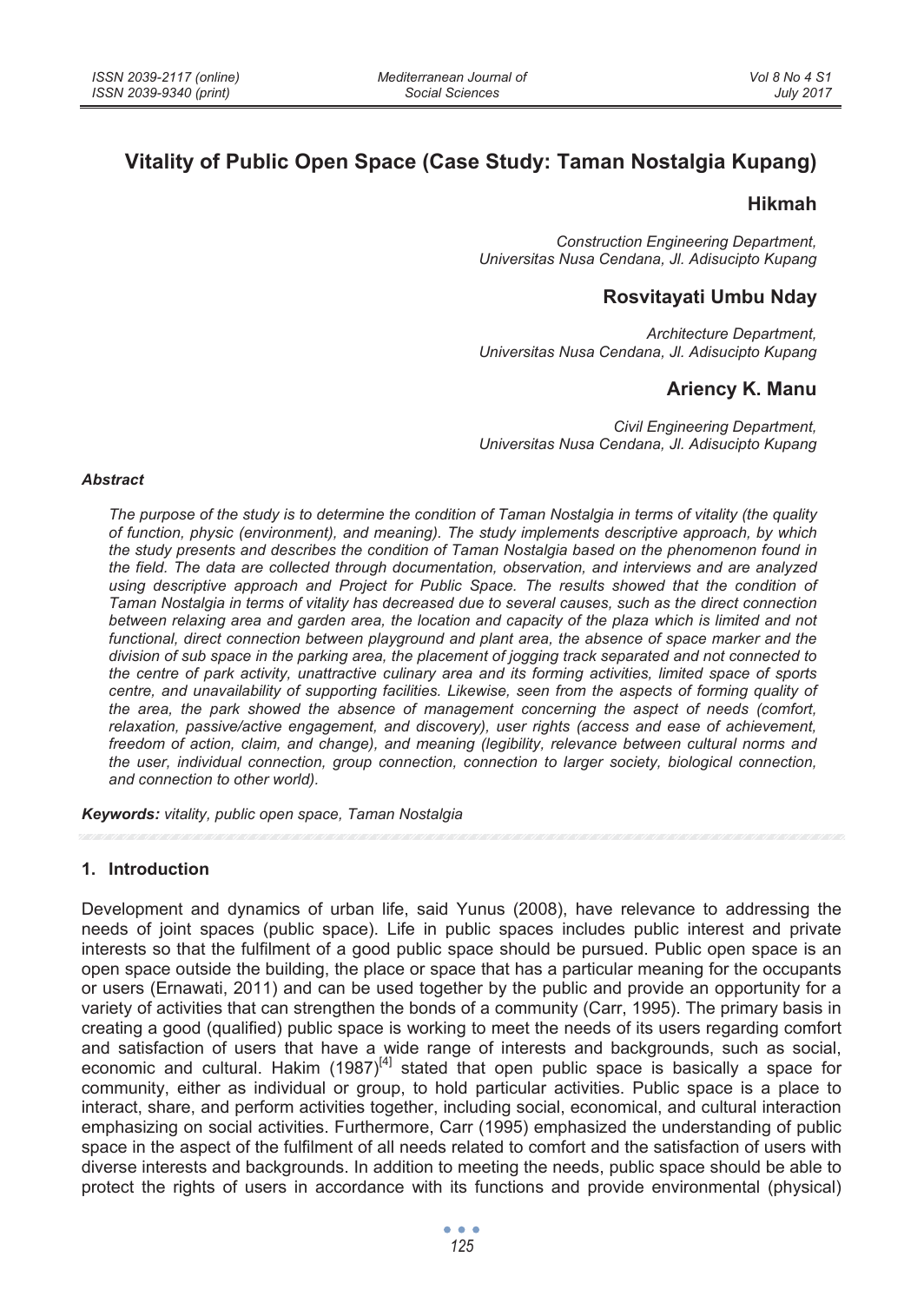| ISSN 2039-2117 (online) | Mediterranean Journal of | Vol 8 No 4 S1    |
|-------------------------|--------------------------|------------------|
| ISSN 2039-9340 (print)  | Social Sciences          | <b>July 2017</b> |

facilities. In line with this notion, Hatmoko (cited in Mulyandari, 2010) classified public space based on the character that is formed into the shape of space (square, street, quarters, and pedestrian), the character of space cover (hard/soft), spatial orientation (inside, outside, and without orientation), and the use of space (active, semi active, and passive).

Kupang is a city that has the same trend as other growing cities in Indonesia. As a growing city, it absolutely has brought consequences for the urban problems which are difficult to overcome. The existence of public open space in the city of Kupang is deemed urgency in responding to and tackling the phenomena and dynamics. Taman Nostalgia is the sole open space located at the centre of the city. Based on its existence, it illustrates that people tend to be oriented in the park, but it is not the case. The tendency of people is lately more oriented to a number of open spaces on the coast. This shows the apprehension as well as enables the declining of vitality of Taman Nostalgia as the preliminary hypothesis in the study. Vitality is closely linked to the quality of space that provides an overview of the quality of a particular environment.

In connection with this view, the results of assessments in the study illustrated that a decline has occurred in the vitality of Taman Nostalgia in the aspects of quality, which are: function or activity, physical quality (environment), and visual quality (meaning). The decline in the quality of function indicates a change in the function of the park spaces that do not work properly. This triggers disorder and unclear linkages between activities or functions of space with physical forming elements. Functions that should be the embodiment of the provision of facilities showed a tendency of incompatible activities going on in the park. The physical quality problems associated with physical forming elements of garden space is the forming elements that do not have unequivocal characteristics causing ambiguity of functions, activities, and border between spaces. In addition, conditions of the physical elements that are damaged and poorly maintained trigger a decline in visitors who even merely orient toward particular spaces. The overview of changes in the function and physical condition reflects the change of meaning captured over the years.

#### **2. Research Method**

Based on the purpose, the study is classified as an applied research, while based on the data; the study is a survey research. The study was conducted in Kupang, precisely at Taman Nostalgia. Taman Nostalgia is a city park that was inaugurated in February 8, 2011, located in the centre of Kupang, Fatululi Village, Oebobo District. The site is on local government area of the city of Kupang with a high level of accessibility because it relates directly to the main road (Jl. Frans Seda) which connects one region to another region.

The study population was the community/residents who live around the park, users/visitors of the park, and culinary seller in the park area. The sampling technique used for residents nearby the garden and culinary sellers is random sampling, while users/visitors of the park used incidental sampling technique. The sample size is set based on the argument of Widodo (2000) that if the population is homogeneous, the sampling is at least 5% of the total population.

Descriptive analysis was implemented to conduct the test, in which the results of research is presented and described to give meaning to the phenomena obtained in the field, with the steps as follows: (a) data observation and documentation that are qualitative in the form of drawings or descriptions of intangible facts served and described by the meaning of the condition of the park vitality; (b) conducting a study based on the theory of the vitality of public space refers to the Project for Public Space.

### **3. Results and Discussion**

### *3.1 Overview of Nostalgia Park Conditions*

Taman Nostalgia is the only public open space in the city of Kupang. It is strategically located in the downtown area of Kupang, precisely around local government area of the city of Kupang restricted directly with a primary arterial road (Jl. Eltari II, Fatululi) which connects parts of the area in Kupang. Taman Nostalgia has a square-shaped space character and have active spaces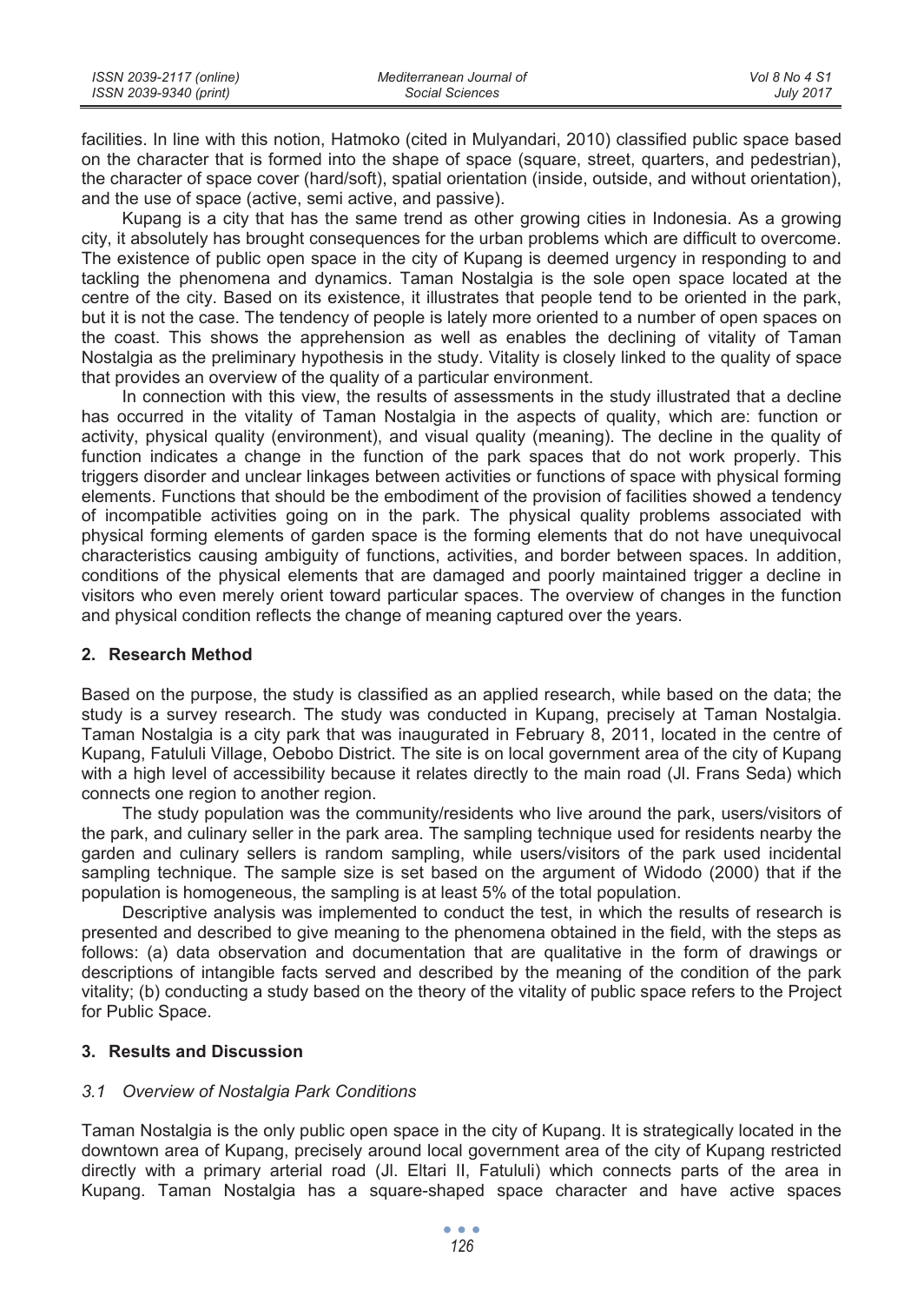| ISSN 2039-2117 (online) | Mediterranean Journal of | Vol 8 No 4 S1    |
|-------------------------|--------------------------|------------------|
| ISSN 2039-9340 (print)  | Social Sciences          | <b>July 2017</b> |

dominated by recreational activities and sports. It has several facilities including relaxing area, plaza, playground, sports centre, jogging tracks, culinary area, and parking area. Physical forming elements of Taman Nostalgia are explained as follows:





### *3.1.1 Relaxing Area*

Relaxing area is divided into three points adjusting to the physical forming element. The physical forming elements of relaxing area are garden and seating facilities. Relaxing area can still be used, but there are some concrete seat that are already broken and garden that is not maintained properly causing the plants dry out even some parts do not have a shade plant and trimmings



### **Figure 2**. Relaxing Area

### *3.1.2 Plaza*

The plaza is in the form of a shared lounge area which is relatively narrow that leads to limited space with different floor height pattern to provide a varied experience of space. The floor and paving material has largely been damaged. Since it is not supported by adequate illumination, evening activities are rarely found due to the dark space.

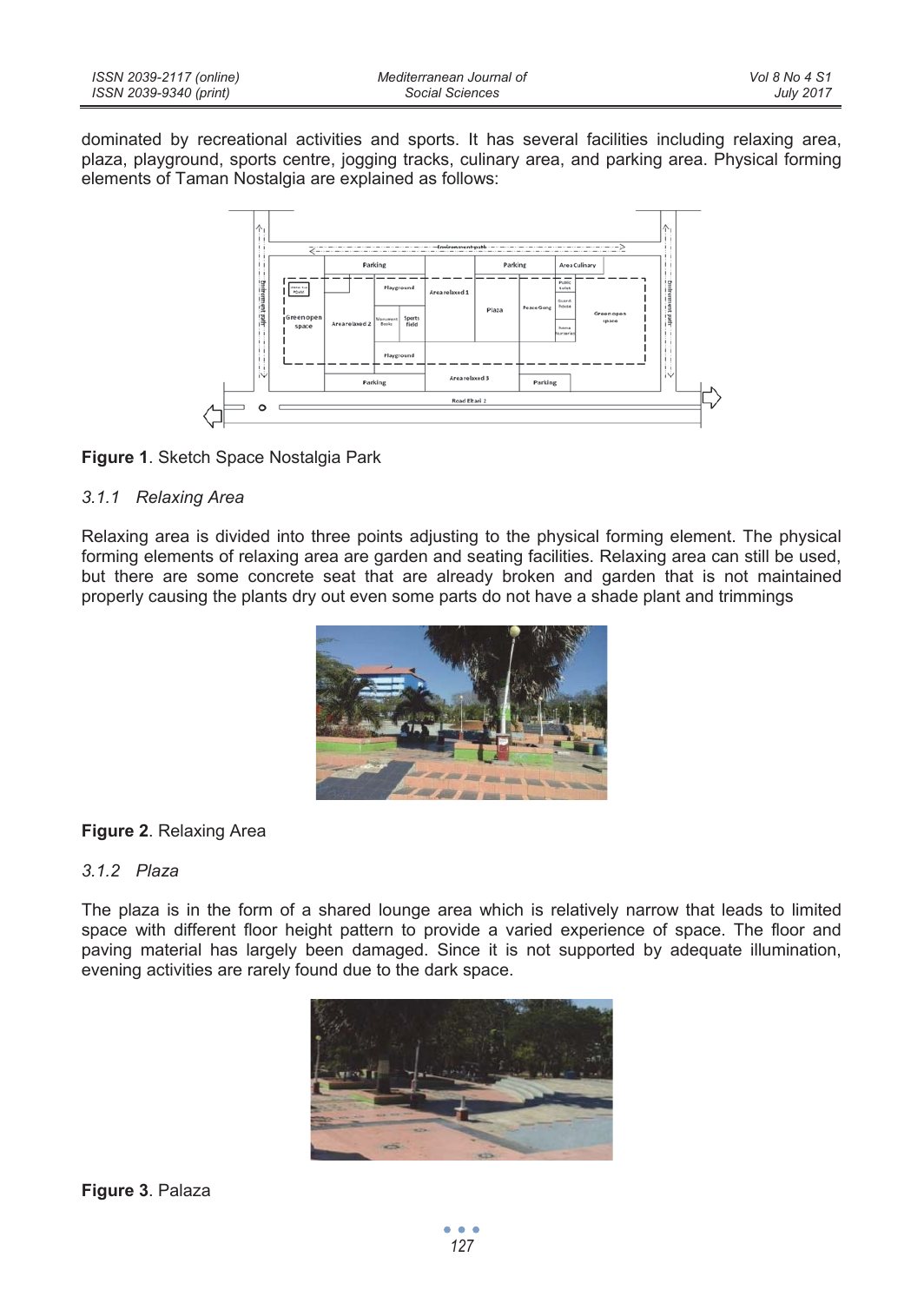### *3.1.3 Playground*

The park has several children's game facilities. Since the park is not maintained properly, children's game facilities are damaged and do not work. In addition, floor and paving materials connected to relaxing area which has been damaged and few shade plants make the park rarely used in the daytime.



### **Figure 4**. Playground

### *3.1.4 Jogging Track*

Jogging track is a path that connects spaces of the park. Jogging track has a width of 1.5 m with paving material. The condition is relatively good. Only a few parts of the track have been damaged. The track actually does not support jogging activities for it is lack of rest area and shade area.



### **Figure 5.** Area jogging track

### *3.1.5 Culinary Area*

Culinary area is located around green open space. This area is much visited especially during afternoon and evening, while in the morning until afternoon it is relatively quiet. The structuring of culinary area follows the path associated with parking area to allow visitors to the site. However, at night the visitors tend to park the vehicle not in the parking area which disturbs the circulation of public roads. Culinary building is in the form of carts and tents which are not well arranged that give unattractive impression. In general, not permanent tents with varying shapes and sizes can lead to differences in the circulation space among culinary booths.



### **Figure 6.** Area Culinary Vendors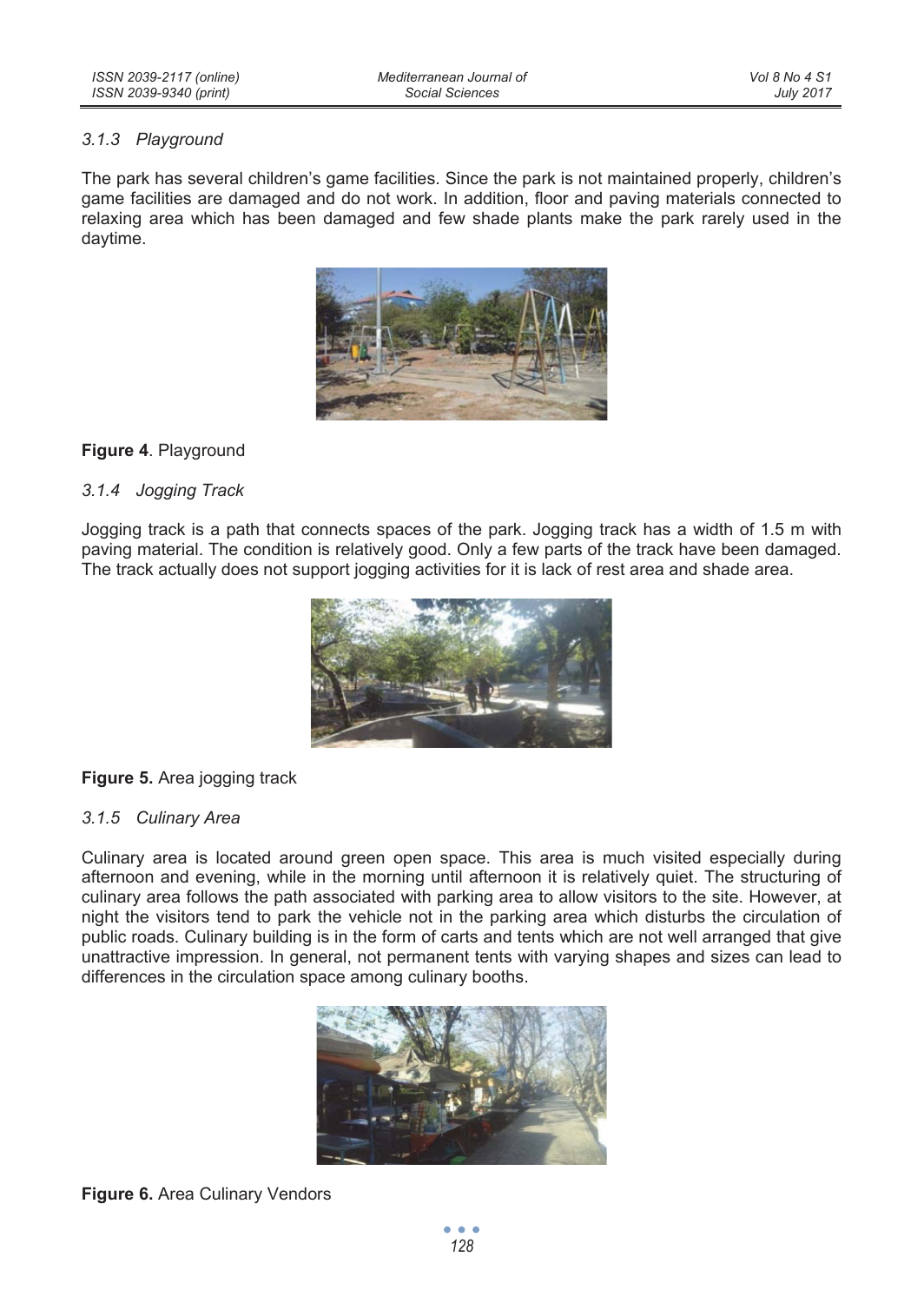### *3.1.6 Parking area*

The parking area is located in Jalan Eltari and streets around the park. The area which is relatively narrow and limited results in insufficient capacity, triggered by visitors who often park irregularly. The condition is relatively good, especially that around the Eltari. However, some of the paving material has been damaged that makes it even improper as a parking area.



### **Figure 7. Parking Area**

#### *3.2 Discussion*

The results showed a description that the vitality of Taman Nostalgia has decreased, that include the quality of function, physic (environment), and meaning in some garden spaces, such as relaxing area, plaza, playground, parking area, jogging track, culinary area, and sport centre. The quality deterioration is closely related to the visual experience when people (visitors) in a place so that they form a visual image of the place. It is in the form of connection between the order of activities or users (visitors) and the physical forming elements. The description of factors triggering the decrease in the vitality of the park is presented in table 1.

| (activities/users, Triggers<br>Connection<br>Space<br>Physical<br>forming<br>physic & meaning)<br>Structure of activities/users<br>element<br>Mostly joint activities like sitting Seats directly connected Connection between users and Direct connection<br>Relaxing<br>or to the area of shade function/activities of space between relaxing<br>and chatting with group<br>area<br>community in the plant area<br>which are close like in relaxing area and park<br>plants and houseplants<br>behaviour<br>triggers<br>to<br>area<br>damage plants and throw the<br>waste in the area |          |
|------------------------------------------------------------------------------------------------------------------------------------------------------------------------------------------------------------------------------------------------------------------------------------------------------------------------------------------------------------------------------------------------------------------------------------------------------------------------------------------------------------------------------------------------------------------------------------------|----------|
|                                                                                                                                                                                                                                                                                                                                                                                                                                                                                                                                                                                          |          |
|                                                                                                                                                                                                                                                                                                                                                                                                                                                                                                                                                                                          |          |
|                                                                                                                                                                                                                                                                                                                                                                                                                                                                                                                                                                                          |          |
|                                                                                                                                                                                                                                                                                                                                                                                                                                                                                                                                                                                          |          |
|                                                                                                                                                                                                                                                                                                                                                                                                                                                                                                                                                                                          |          |
| Plaza<br>Almost none of activities are Narrow space of plaza Limited capacity omits the Limited<br>location                                                                                                                                                                                                                                                                                                                                                                                                                                                                              |          |
| conducted in plaza due to limited makes it look like a function of plaza as the centre and capacity                                                                                                                                                                                                                                                                                                                                                                                                                                                                                      |          |
| space and not strategic site to be mere<br>connector of orientation. The placement                                                                                                                                                                                                                                                                                                                                                                                                                                                                                                       |          |
| the centre of activities. This between Reconciliation which is not based on function.                                                                                                                                                                                                                                                                                                                                                                                                                                                                                                    |          |
| allows visitors to maximize the Gong area and relaxing shape, and space connection                                                                                                                                                                                                                                                                                                                                                                                                                                                                                                       |          |
| view from different point of view. area. It tends to be the causes the meaning of space                                                                                                                                                                                                                                                                                                                                                                                                                                                                                                  |          |
| centre of activities in the not expressed in the space                                                                                                                                                                                                                                                                                                                                                                                                                                                                                                                                   |          |
| experience.<br>area.                                                                                                                                                                                                                                                                                                                                                                                                                                                                                                                                                                     |          |
| Playground Children activities allow them to The absence of border The connection between space Space                                                                                                                                                                                                                                                                                                                                                                                                                                                                                    | directly |
| area of park, between playground and border does not emphasize connected to plant<br>the<br>access                                                                                                                                                                                                                                                                                                                                                                                                                                                                                       |          |
| However, the activities do not the area of plants limitation,<br>penetration,<br>and area<br>is addition of function so that the                                                                                                                                                                                                                                                                                                                                                                                                                                                         |          |
| support the comfort, especially Playing<br>facilities<br>limited and not handled activities created is not based                                                                                                                                                                                                                                                                                                                                                                                                                                                                         |          |
| that in culinary area.<br>with care.<br>on area planning                                                                                                                                                                                                                                                                                                                                                                                                                                                                                                                                 |          |
|                                                                                                                                                                                                                                                                                                                                                                                                                                                                                                                                                                                          |          |
| Parking<br>and Area sign as the basis of sub- Area signs and<br>Tendency of visitors to park Narrow<br>space<br>vehicles irregularly and not based limited capacity,<br>the area division for parking is not sub-area division<br>Area                                                                                                                                                                                                                                                                                                                                                   |          |
| on restricted function of allotment absence of signs for clearly reflected. It causes                                                                                                                                                                                                                                                                                                                                                                                                                                                                                                    |          |
| cars or motorcycle<br>misplacement of activities.                                                                                                                                                                                                                                                                                                                                                                                                                                                                                                                                        |          |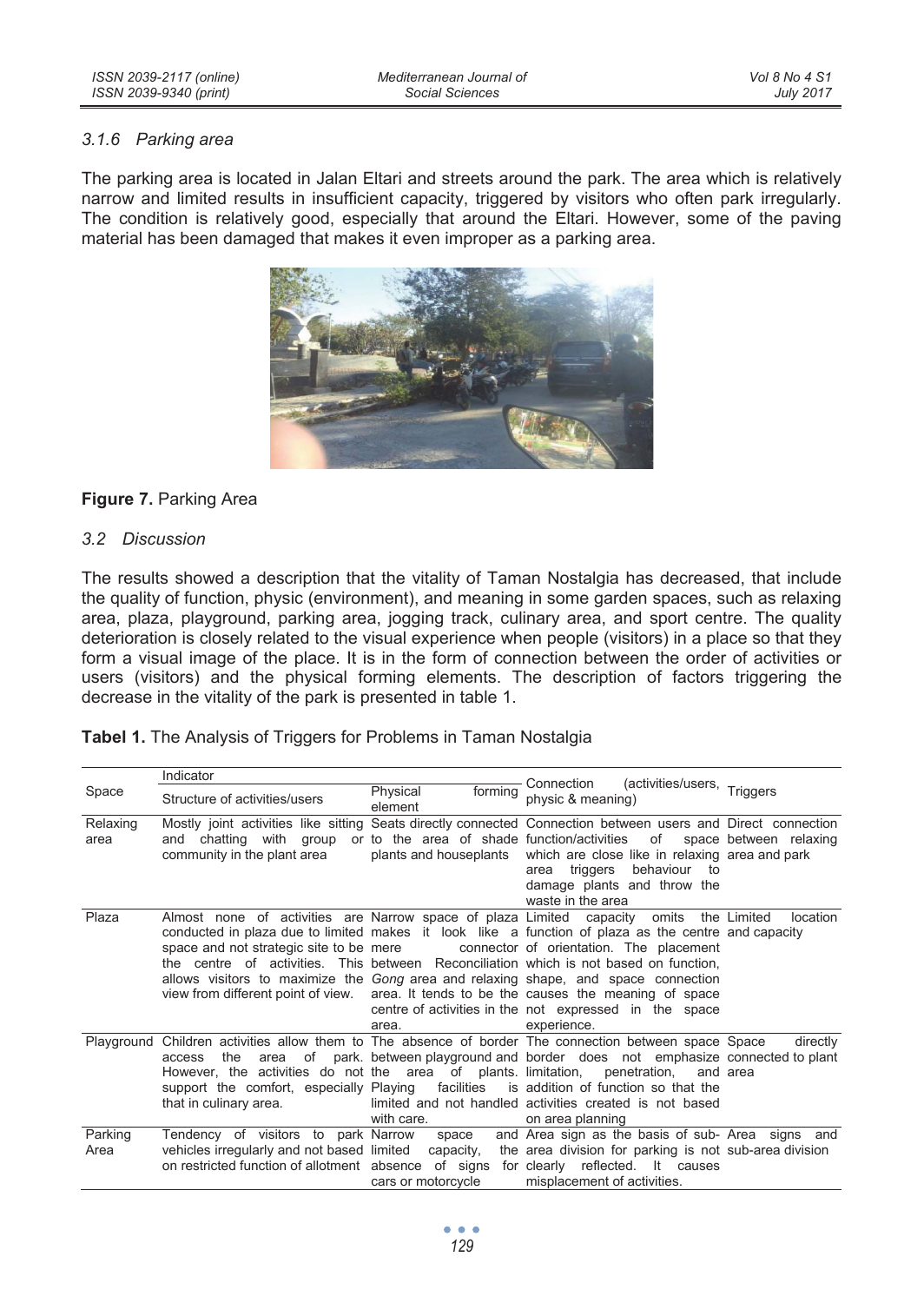|                  | Indicator                                                                                                                                                                                                                                                                                                                                                                                                                                                                                                                                                                                                                     |                                                 |                                                                                                                                                  |                                                      |
|------------------|-------------------------------------------------------------------------------------------------------------------------------------------------------------------------------------------------------------------------------------------------------------------------------------------------------------------------------------------------------------------------------------------------------------------------------------------------------------------------------------------------------------------------------------------------------------------------------------------------------------------------------|-------------------------------------------------|--------------------------------------------------------------------------------------------------------------------------------------------------|------------------------------------------------------|
| Space            | Structure of activities/users                                                                                                                                                                                                                                                                                                                                                                                                                                                                                                                                                                                                 | forming<br>Physical<br>element                  | (activities/users, Triggers<br>Connection<br>physic & meaning)                                                                                   |                                                      |
| Jogging<br>track | Activities in jogging track are Jogging track does not Connection between the centres The<br>relatively absent and it is mostly have rest area/shade of activities is not planned which<br>used in the evening. At night, the area and park area. The based on development and separated and not<br>function of jogging track is often connector between indication that might appear. connected to the<br>used for negative activities due to spaces in the park to Centres of activities are not centre of activities<br>the location which is separated create various space provided<br>from main activities of the park. | experiences is not evenly in every<br>provided. | and<br>emphasized of the park<br>space that<br>causes the change of function.                                                                    | placement<br>is                                      |
| Culinary<br>Area | The crowds tend to be in culinary Facilities in culinary area Living activities reflect a high Area<br>area in the evening. Visitors are very limited, such as crowd. The<br>spend most of the time in culinary carts and tents, which function/activity is not a full are<br>area rather than other areas.                                                                                                                                                                                                                                                                                                                   | area.                                           | looks like the absence of reciprocal relation of providing interesting.<br>planning in building the facilities, for it adjusts to the<br>context | the<br>and<br>formation of forming activities<br>not |
| Sport<br>Centre  | The field is not functioned all the The sole field is not Sustainability of activity is in line Limited<br>time. The activities are mostly supported by rest area, with the provision of facilities, and unavailability<br>carried out in the evening and are small tribune, and shade Limited spaces<br>limited to several kinds of sports. area. Sports<br>Easiness to watch the sport capacity does not meet activities at certain times with<br>match is restricted by hampering the number of users.<br>facilities. Limited capacity of area<br>triggers the decrease of visitors to<br>use the facility.                |                                                 | supporting of<br>field sports activities lead sports facilities<br>low intensity.                                                                | Space<br>supporting                                  |

### **Source:** Researchers' Analysis (2016)

Table 1 explained that there are triggering factors causing the decline in the vitality of the park, seen from three main indicators, which are the order of activities/users, physical forming element, and connectedness (activities/users, physic, and meaning). The results showed that in general the vitality of all parts of space in Taman Nostalgia has decreased. The triggering factors summed up are: (1) relaxing area (the arrangement of edges without considering reciprocal relation among users, activity, and physical elements cause the tendency of inappropriate behaviour); (2) plaza (connection of spaces that restrict the orientation centre did not confirm the level of space function, making it difficult in determining the orientation centre); (3) playground (connection of spaces that is not planned well lead to not optimal activity and space function); (4) parking area (determination of subspace is unknown that create activity incompatible with its functions); (5) jogging track (lack of affirmation of the function/activity that is formed results in a change of space function); (6) culinary area (relatively same activity over the time leads to low attractiveness of the space even though the facilities provided are sufficient); and (7) sport centre (limited space and unavailability of supporting facilities lead to the sustainability of the activity with low intensity).

In connection with the results, Garnham (2005) emphasized that the measure in determining the quality of the space is the order of the activities that are done and how it relates to the elements forming the physical order of the region. Furthermore, Haryanti (2008) argued that qualified space is not merely a space but a place for an integration between users and the space and is a space which has a distinctive character. Likewise, Darmawan (2003) emphasized that the qualified public space includes the meaning of the existence of the public spaces in the context of sustainability that meets the eligibility, such as functional quality, visual quality, and environment (physical and nonphysical). The quality of public spaces is associated with some aspects of equity and access. It is intended to fulfil human needs in a public space and ease of access in it (Lynch (1990). In relation to the creation of quality of public spaces, Carr (1995) emphasized that understanding on public space includes; (1) fulfilment of all the requirements regarding comfort and satisfaction of users who have different social, economic, and cultural background; (2) the role of public space which is required to always be responsive to development and change. In addition to meeting the needs, public space must also protect the rights users; and (3) the quality of public spaces which must have a meaning formed in history and culture. Furthermore, Carr (1995) provided an analysis of aspects of the establishment of the quality of public spaces such as presented in table 2.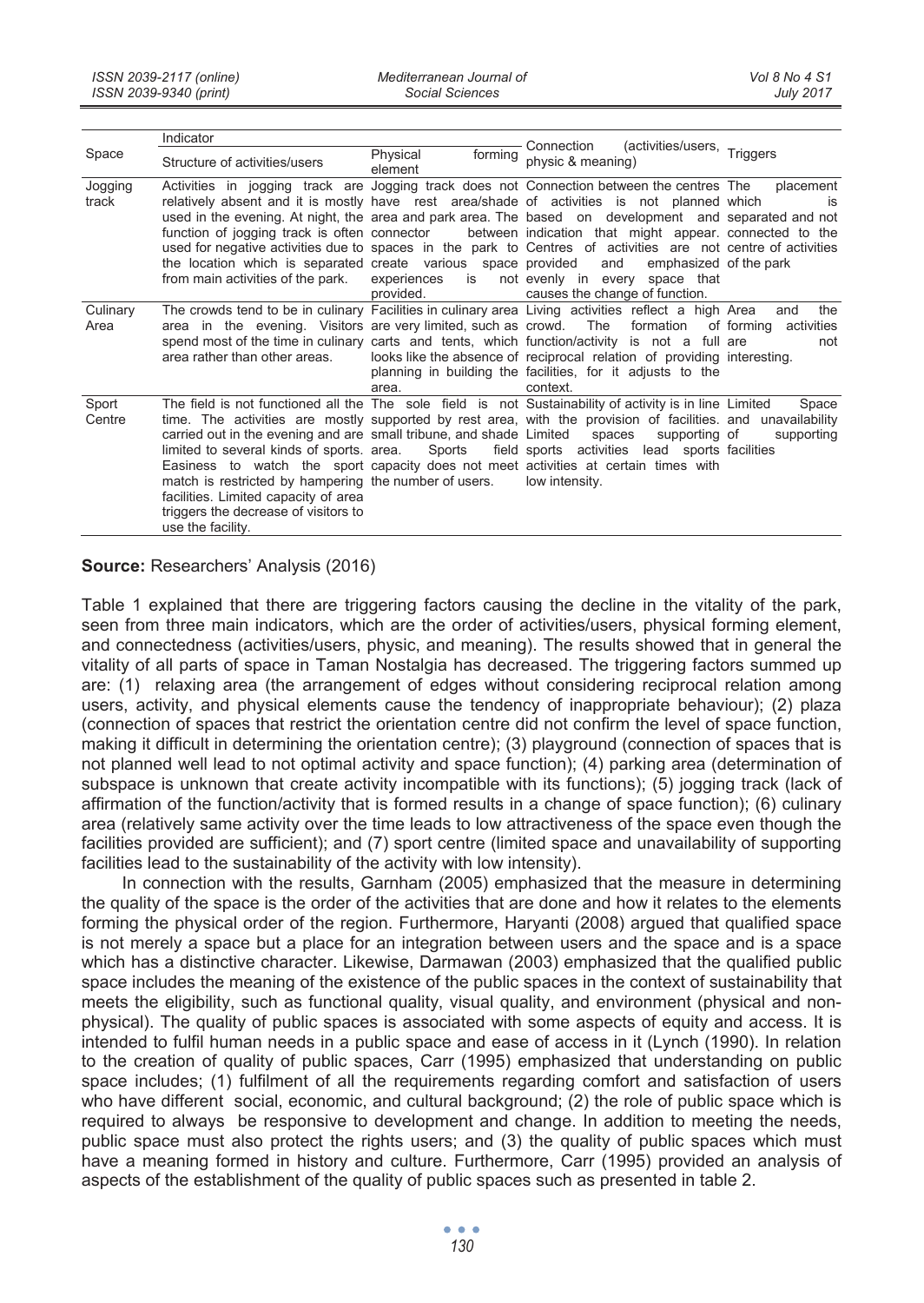#### **Table 2.** Analysis of the aspects of forming quality of public space

| Aspect        | Factors                    | Analysis of connectedness of aspects and conditions of Taman Nostalgia                                             |
|---------------|----------------------------|--------------------------------------------------------------------------------------------------------------------|
| <b>Needs</b>  | Comfort                    | Convenience is not optimal, especially psychologically against a hot climate (lack of shade                        |
|               |                            | plants to reduce heat), supporting facilities (minimal number of facilities, damaged                               |
|               |                            | facilities), and pedestrian crossing (similar surface using paving).                                               |
|               | Relaxation                 | Activities are deemed not fully provide relaxation to visitors (because of the noise factor,                       |
|               |                            | assimilation activity at some functions that do not provide comfort and security)                                  |
|               |                            | passive involvement User involvement in social activities such as viewing and dialogue is not realized explicitly. |
|               |                            | This is caused by the function of space which is not easy for users to communicate or                              |
|               |                            | observe the conditions of the facility which are not well maintained                                               |
|               | active involvement         | User involvement in exploring the park space is often hindered by incompatible functions of                        |
|               |                            | activities. Events/performances tend to not periodically happen so that the active                                 |
|               |                            | involvement of users is very difficult to occur.                                                                   |
|               | Invention                  | Ease of reaching detailed landscaping facilities does not support because some facilities                          |
|               |                            | are not maintained and even do not work.                                                                           |
| <b>Rights</b> | Access and ease of         | Availability of access in open spaces of the park is not supported by the condition of the                         |
|               | achievement                | facility. The facilities are even hindering visitors to achieve certain functions, such as                         |
|               |                            | hindered by other activities, inadequate lighting, etc.                                                            |
|               | Freedom                    | Freedom to interact quite well to reach of all available facilities                                                |
|               | Recognition                | Usage is quite responsive to the interests of society but do not adapt to the development of                       |
|               |                            | current activity that demands the development of facilities                                                        |
|               | Meaning Legibility         | Legibility is not materialized, causing confusion and irregularities such as connecting line,                      |
|               |                            | edge, the division of space, and area landmarks.                                                                   |
|               | Linkages                   | Connection between the user and cultural norms are not clearly defined. This resulted in                           |
|               |                            | space design that did not express local culture norms.                                                             |
|               | <b>Individual Relation</b> | Placement of space for specific classifications such as playground facilities exists, but the                      |
|               |                            | facilities provided are relatively limited.                                                                        |
|               | <b>Group Relations</b>     | There are spaces for groups such as sport centre, plaza for events/shows, but the activities                       |
|               |                            | only take place at certain times                                                                                   |
|               | Relation with the          | Relation with the public through the provision of special facilities, symbols, historical                          |
|               | public                     | symbols, and symbols of power do not seem.                                                                         |
|               | Biological and             | Very strategic location of the park facilitates the orientation of society in the region.                          |
|               | psychological              | However, the relation of natural elements does not seem like using natural materials.                              |
|               | relation                   | Comfort and security are not provided well especially in the children's activities                                 |
|               | Relations with other       | A very hot climate condition results in difficulties in the treatment of plant. Moreover, the                      |
|               | factors (climate)          | difficulties of water supply has exacerbated landscaping conditions such as drying crop.                           |
|               |                            | etc.                                                                                                               |
|               |                            |                                                                                                                    |

**Source:** Carr (1955).

When Carr's aspects of quality of public space in table 2 are juxtaposed with the conditions of space in Taman Nostalgia, it indicates the absence of management concerning the aspect of needs, user rights, and meaning. To solve this problem, Carr (1995) stated strategy is needed for the establishment of quality of public space with respect to the aspect of: (1) need, which includes the management and improvement by considering: (a) comfort psychologically, biologically, and socially to climate, seating, supporting facilities, pedestrian crossing/ground surface, lighting, and plan space; (b) relaxation which is obtained in the move as public space that feels like relaxing on the local environment and comfort and safety of the park; (c) passive engagement, which is user's involvement in public space in terms of observing, viewing, and dialogue with the environment; (d) active engagement, that is user's involvement in public space in terms of moving through the park, communicating, events, children's playground, and adults' space; and (e) discovery for the move that may be a pedestrian crossing and details of landscape elements; (2) rights, that is the recognition of freedom of activity by considering several factors, such as: (a) access and ease of achievement by avoiding physical limits, avoiding visual obstructions, and providing symbol of access to public spaces for all communities; (b) freedom of action to all of part of the public space, which can be realized in the form of multi-use space for some activities, activity zones, protection against certain space; (c) claim for the use of space that is the separation of open space for the benefit of the public to deliver demand and program to control the use of space; and (d) change that is generated in near-term and longer term; (3) meaning, an aspect that is studied from of physical and non-physical aspect and social linkage and political history and culture with the following